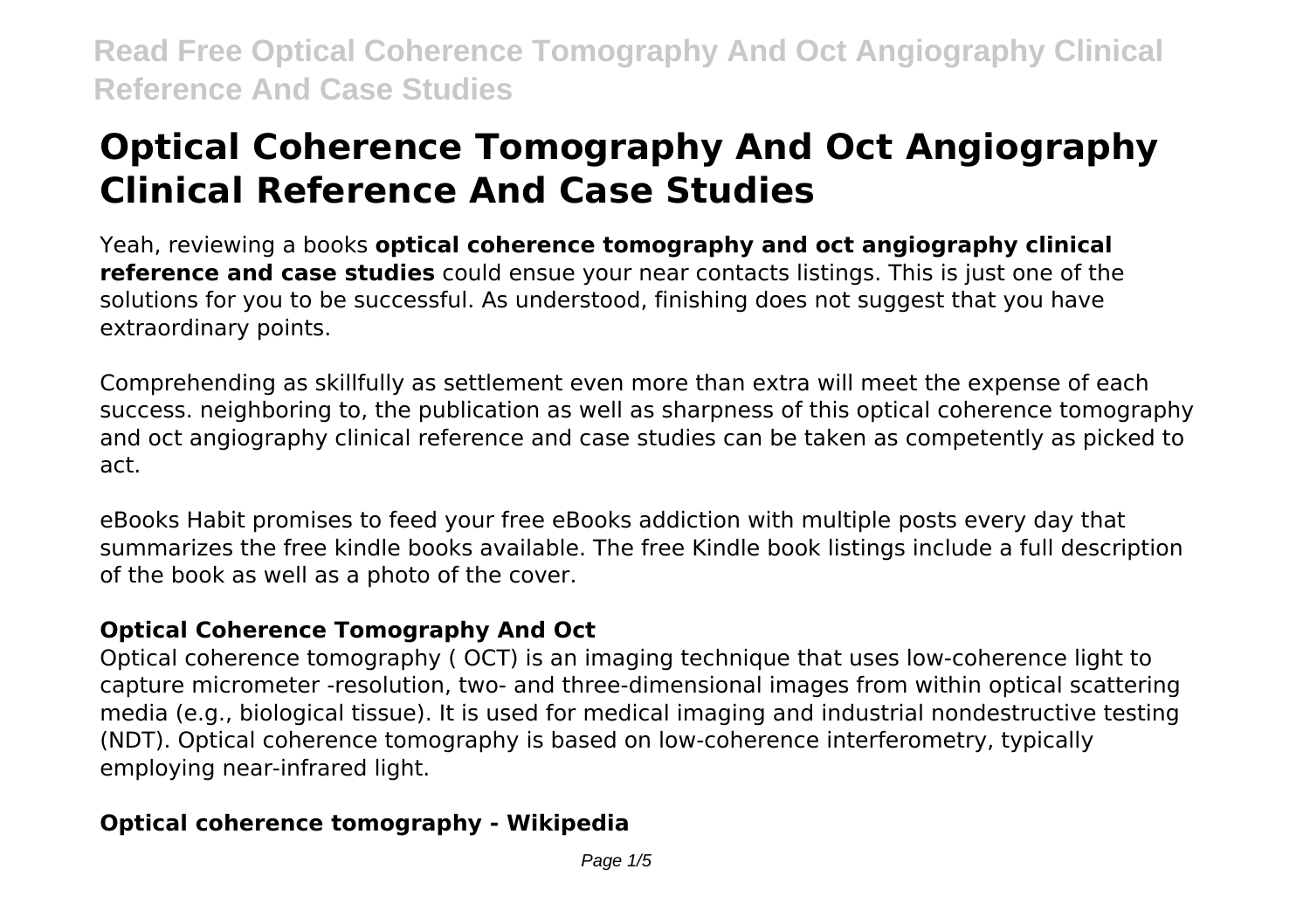Optical coherence tomography (OCT) is a non-invasive imaging test. OCT uses light waves to take cross-section pictures of your retina. With OCT, your ophthalmologist can see each of the retina's distinctive layers. This allows your ophthalmologist to map and measure their thickness. These measurements help with diagnosis.

#### **What Is Optical Coherence Tomography? - American Academy ...**

What is Optical Coherence Tomography (OCT)? OCT is an imaging method used to generate a picture of the back of the eye, called the retina. The picture is made by precisely measuring the amount of a dim red light that reflects off the retina. OCT is routinely used to image the eyes of patients with glaucoma.

#### **Diagnostics: Optical Coherence Tomography**

The Optical Coherence Tomography (OCT) is a procedure that uses light waves to take detailed 3D images of the retina in a non-invasive manner and provides essential information on the state of the eyes. The layers of the retina provide crucial data that can help in the diagnosis of diseases like glaucoma and retinal diseases.

## **Everything You Need to Know About Optical Coherence Tomography**

Each manufacturer or Optical Coherence Tomography (OCT) market player's growth rate, gross profit margin, and revenue figures is provided in a tabular, simple format for few years and an ...

## **Optical Coherence Tomography (OCT) Market : Segments Worth ...**

Optical coherence tomography (OCT) has evolved over the past decade as a non-invasive, topographic, bio-microscopic ocular imaging technology which generates a false-color representation of the tissue structures, based on the intensity of the returned light.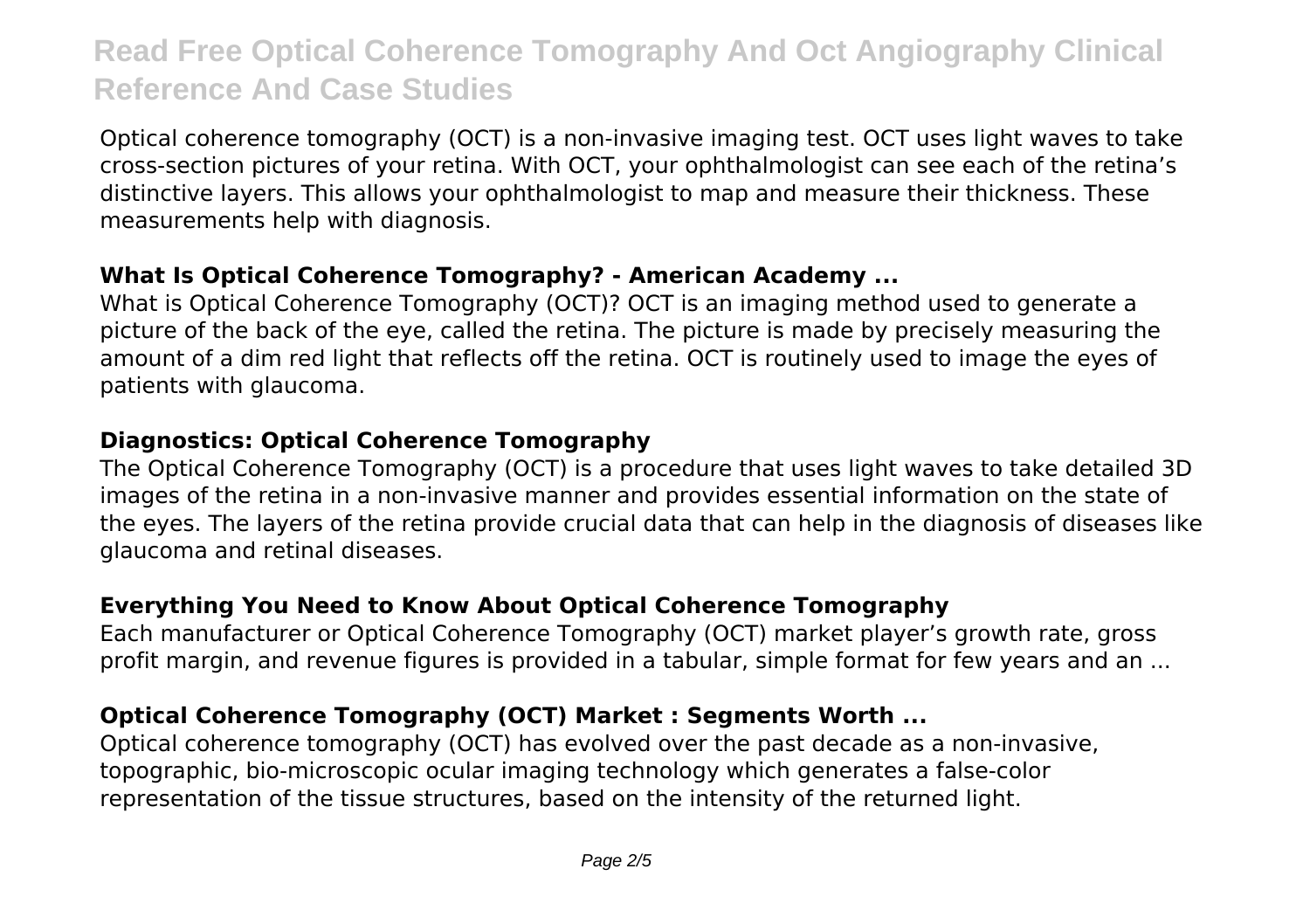## **Optical Coherence Tomography (OCT) Market Share 2019, Size ...**

Leica Optical Coherence Tomography (OCT) systems support ophthalmologists, ophthalmic surgeons, and researchers with easy-to-use, high-quality imaging technology.The preclinical OCT solutions provide insight into eye disease research, while the clinical OCT systems serve as an aid in diagnosing pathological conditions. Each system is non-invasive, contact-free, and helps detect and monitor ...

#### **Optical Coherence Tomography (OCT) | Solutions | Leica ...**

Abstract. Purpose: To investigate the structure-function relationship between optical coherence tomography (OCT) macular retinal and peripapillary nerve fiber layer (NFL) thickness and automated visual field (VF) findings. Design: Cross-sectional observational study. Methods: Retrospective institutional study where 150 consecutive eyes (101 subjects) from a glaucoma service were included.

#### **Optical coherence tomography (OCT) macular and ...**

Optical coherence tomography (OCT) has become essential to clinical eye care as perimetry or fundus photography. With the essential OCT solutions from ZEISS, manage a broader range of pathologies, provide comprehensive care and elevate and grow your practice. ZEISS PRIMUS 200

#### **ZEISS Optical Coherence Tomography (OCT) Systems Designed ...**

OCT is often used to evaluate disorders of the optic nerve as well. Optical coherence tomography (OCT) is useful in diagnosing many eye conditions. OCT is often used to evaluate disorders of the optic nerve as well. My DashboardMy EducationFind an Ophthalmologist

#### **What conditions can OCT help to diagnose? - American ...**

Optical coherence tomography angiography (OCT-A) has emerged as a non-invasive technique for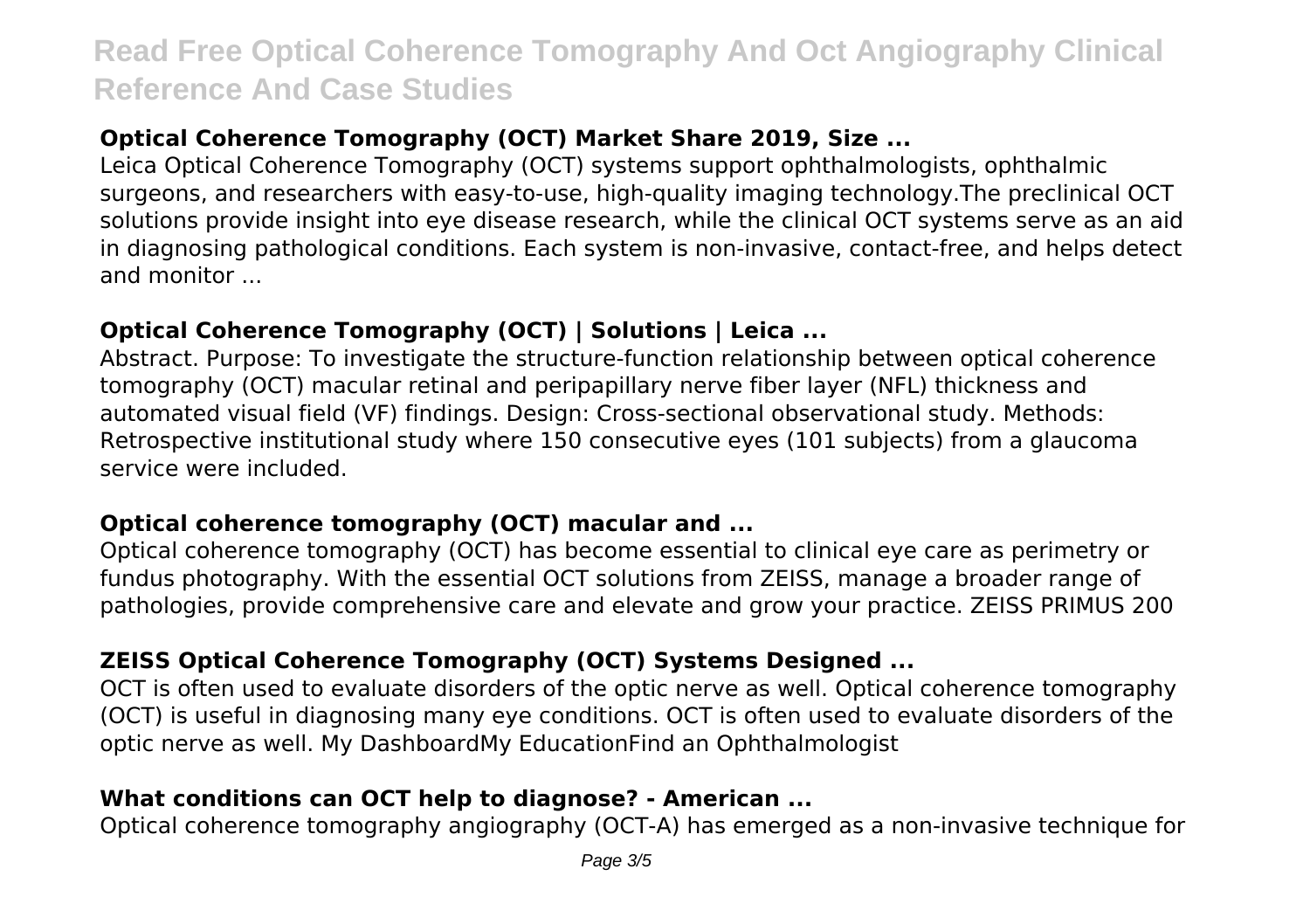imaging the microvasculature of the retina and the choroid. The first clinical studies using this innovative technology were published in 2014 .

#### **Optical Coherence Tomography Angiography - EyeWiki**

Optical coherence tomography (OCT) is a new noninvasive imaging technique used in the medical field: it performs cross sectional, high resolution, imaging of biological tissues. OCT can be described as an ultrasonic scan using light instead of sound. It measures the time delay and amplitude of backscattered light.

#### **Optical Coherence Tomography - an overview | ScienceDirect ...**

OCT Imaging Systems & Components Thorlabs provides solutions for the field of Optical Coherence Tomography (OCT) imaging on the system, subsystem, and component level. Our drive for innovation is shaping our entire rapidly expanding product line.

#### **OCT Imaging Systems & Components - Thorlabs**

Optical coherence tomography (OCT) is a noninvasive imaging technology used to obtain highresolution cross-sectional images of the retina. OCT is similar to ultrasound testing, except that imaging is performed by measuring light rather than sound.

#### **Optical Coherence Tomography Imaging - Verywell Health**

Overview Optical Coherence Tomography (OCT) is a non-invasive diagnostic technique that renders an in vivo cross sectional view of the retina. OCT utilizes a concept known as inferometry to create a cross-sectional map of the retina that is accurate to within at least 10-15 microns.

## **Optical Coherence Tomography - EyeWiki**

Nidek MP-3 Micro-Perimeter. Auto tracking and auto alignment functions provide more accurate